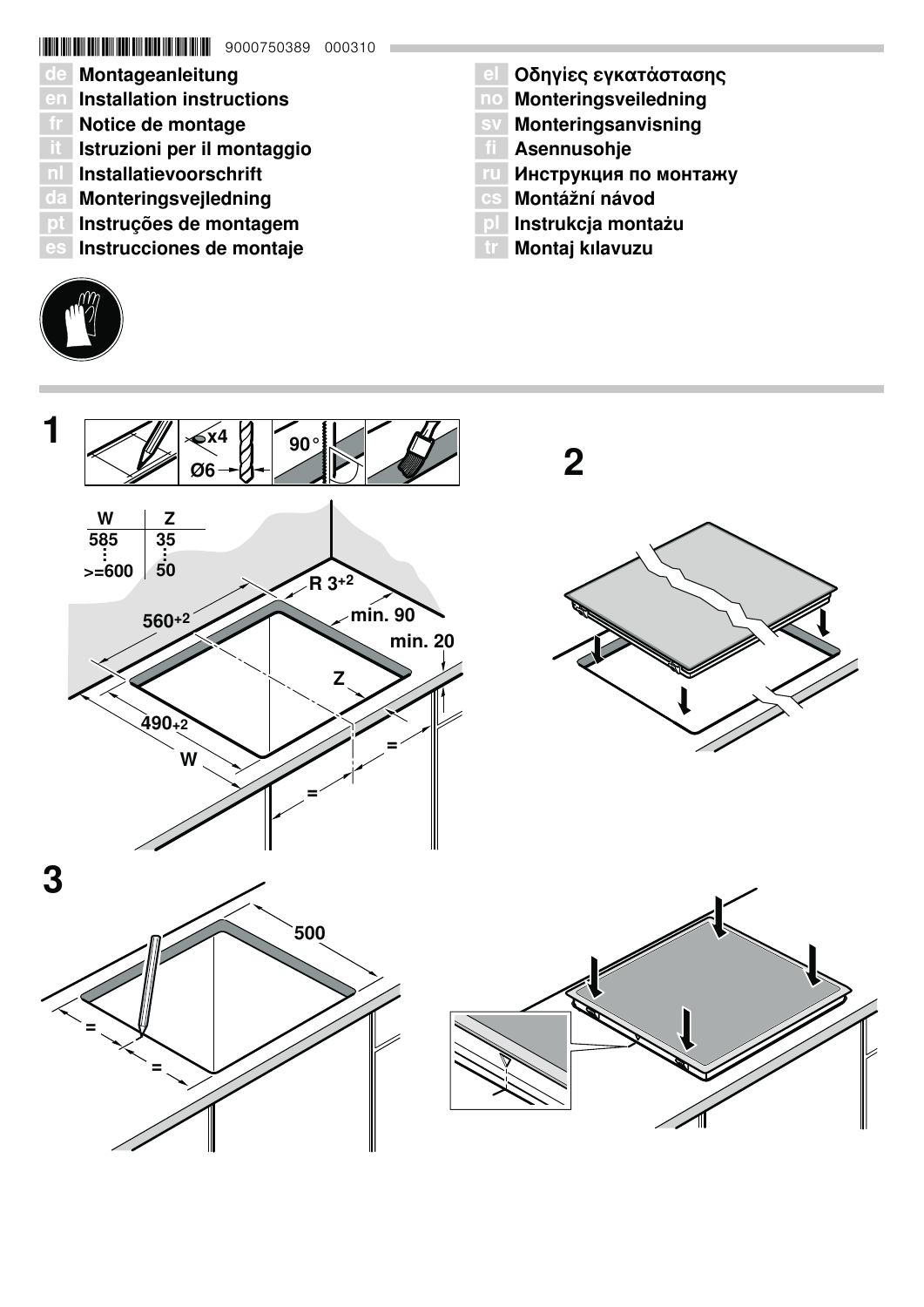

## de

4

#### Das müssen Sie beachten

Elektrischer Anschluss: nur durch konzessionierten Fachmann. Bei Falschanschluss erlischt die Garantie. Einbau: nur fachgerecht, bei Schäden haftet der Monteur. Kochfeld und Herd: nur von der gleichen Marke und mit glei-

chem Kombinationspunkt. Berührungsschutz: muss durch den Einbau gewährleistet sein. Montageanweisung: des Herdes beachten. Arbeitsplatte: eben, waagrecht, stabil.

Möbel vorbereiten - Bild 1

Einbaumöbel: mindestens 90°C temperaturbeständig. Ausschnitt: Nach Ausschnittarbeiten Späne entfernen. Schnittflächen: hitzebeständig versiegeln.

## Kochfeld einsetzen - Bild 2

Leitungen: bei Einbau nicht einklemmenn.

## Kochfeld einsetzen bei vorhandenem

## Arbeitsplattenausschnitt mit 500mm Tiefe - Bild 3

- 1. Mitte des Ausschnittes markieren
- 2.Kochfeld aufsetzen
- 3. Markierungen Kochfeldrahmen und Ausschnitt ausrichten
- 4.Kochfeld eindrücken.

## Kochfeld anschließen - Bild 4

Der Herd muss am Netz angeschlossen, aber spannungslos sein!

- 1. Herd soweit einsetzen, dass die Steckvorrrichtung zugänglich ist.
- 2. Schutzleiter PE (grün/gelb) des Kochfeldes an Erdungsstelle  $\bigoplus$  des Herdes anschrauben.
- 3. Kochstellen-Stecker am Herd einstecken. Die Farbe der vorderen Leitung muss mit der Farbkennzeichnung des Aufklebers übereinstimmen. Die Nase N des Steckers muss nach links zeigen.

Herd einschieben. Leitung beim Einbau nicht einklemmen. Geflieste Arbeitsplatten: Fliesenfugen mit Silikonkautschuk abdichten.

#### Kochfeld ausbauen

Das Gerät spannungslos machen.

Herd etwas herausziehen. Kochstellenstecker abstecken. Zuletzt den Schutzleiter PE (grün/gelb) von der Erdungsschraube lösen.

Kochfeld von unten herausdrücken.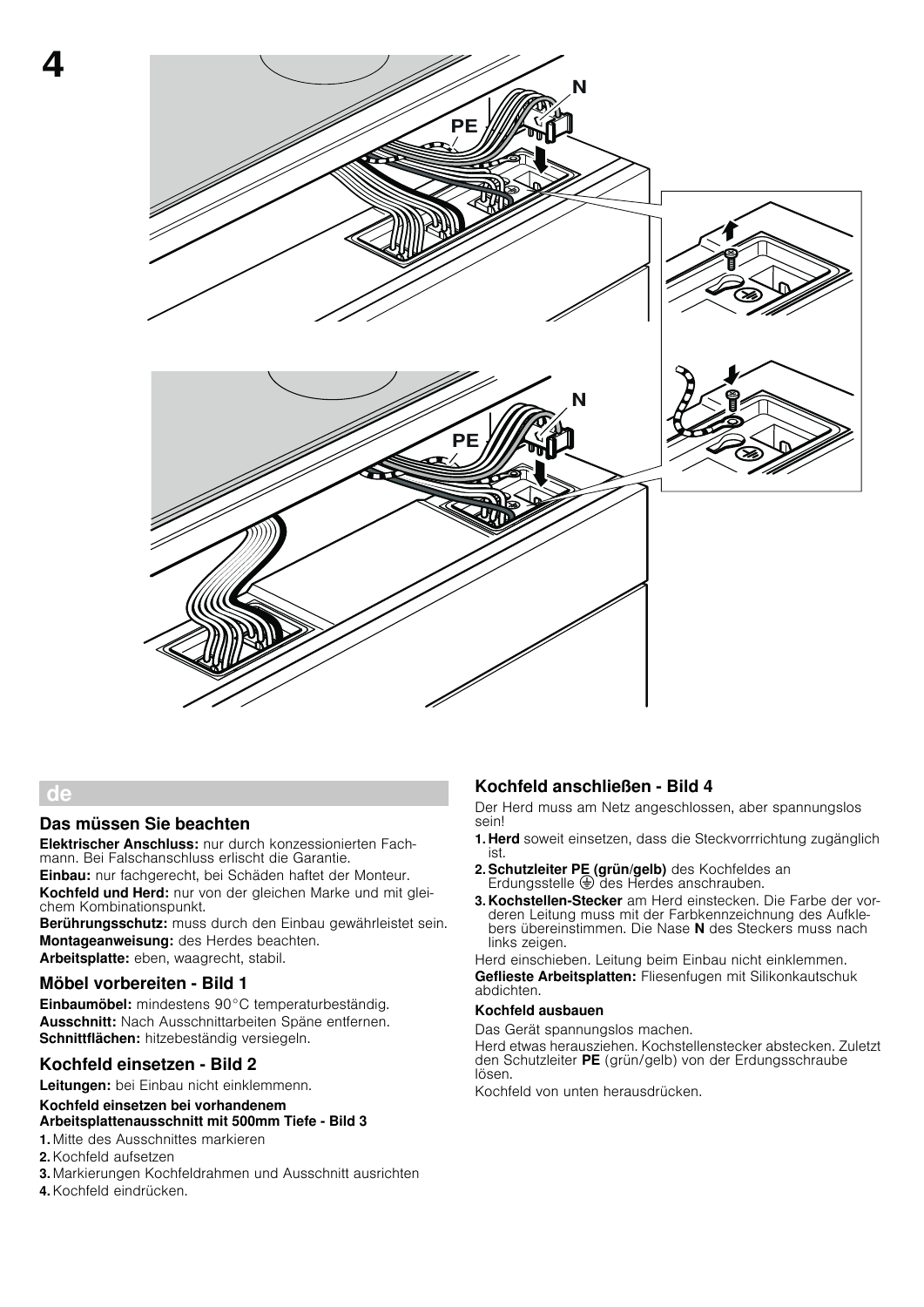#### en

## You must note the following

**Electrical connection:** Must only be carried out by a licensed expert. Incorrect connection will invalidate the warranty.

**Installation:** Must only be carried out by a professional. The fitter is liable for any damage.

Hob and cooker: Must only be from the same brand and have the same combination feature.

**Protection against accidental contact:** Must be ensured through the manner of installation.

**Installation instructions:** Must be observed for the cooker. Work surface: Level, horizontal, stable.

# Preparing the units - Figure 1

Fitting unit: Heat resistant to at least 90°C. **Cut-out:** Minimum distance to the side walls: 90 mm. After the cutting out work is complete, remove the shavings. **Cut surfaces:** Seal with heat-resistant material.

# Fitting the hob - Fig. 2

Cables: Do not trap cables when fitting.

#### Insert the hob in the existing worktop cut-out with a depth of 500 mm - Figure 3

1. Mark the centre of the cut-out

- 2.Put the hob in place
- 3.Align the markings on the hob surround and cut-out
- 4.Press in the hob.

# Connecting the hob - Fig. 4

The cooker must be connected to the mains, but switched off.

- 1. Pull out the cooker far enough to make the socket accessible. 2. Screw the hob's PE conductor (green/yellow) onto the cooker
- earthing point  $\bigoplus$ . 3. Plug the **hotplate plug** into the cooker. The colour of the cable must correspond to the colour shown on the label. The lug N on the plug must point to the left.

Slide the cooker in. Do not trap the cable when fitting.

Tiled work surfaces: Seal the tile joints with silicone rubber.

## Removing the hob

Disconnect the appliance from the power supply.

Pull out the cooker a short distance. Unplug the cooking zone plug. Finally, disconnect the PE conductor (green/yellow) from the earthing screw.

Push out the hob from below.

fr

## Consignes à respecter

Connexion électrique : uniquement par un spécialiste agréé. Toute erreur de branchement annule la garantie.

Encastrement : uniquement selon les règles de l'art, l'installateur est responsable en cas de dommages. Table de cuisson et cuisinière : uniquement de la même marque et ayant le même point de combinaison. Protection contre le contact : doit être garantie par l'encastrement.

Notice de montage : de la cuisinière doit être respectée. Plan de travail : plan, horizontal, stable.

## Préparation du meuble - fig. 1

Meuble d'encastrement : résistant à une température d'au moins 90°C.

Découpe : distance minimale vers les parois latérales : 90 mm. Enlever les copeaux après les travaux de découpe. Chants de la découpe : les sceller de façon thermostable.

# Mise en place de la table de cuisson - fig. 2

Câbles : ne pas les coincer lors de l'encastrement.

#### Insertion de la table de cuisson en cas de présence de la découpe du plan de travail d'une profondeur de 500 mm fig. 3

- 1. Marquer le milieu de la découpe
- 2.Poser la table de cuisson
- 3.Aligner les marquages du cadre de la table de cuisson et de la découpe
- 4. Faire rentrer la table de cuisson en appuyant.

# Raccordement de la table de cuisson - fig. 4

La cuisinière doit être raccordée au secteur, mais être hors tension !

- 1. Insérer la cuisinière de sorte que le dispositif de connexion soit accessible.
- 2. Visser le conducteur de protection PE (vert/jaune) de la table de cuisson au point de mise à la terre  $\oplus$  de la cuisinière.
- 3. Connecter le connecteur des foyers à la cuisinière. La couleur de la conduite avant doit correspondre au marquage de couleur de l'autocollant. Le nez N du connecteur doit être orienté vers la gauche.

Pousser la cuisinière vers l'intérieur. Ne pas pincer la conduite électrique lors de l'encastrement.

Plans de travail carrelés : Etanchéifier les joints de carrelage avec un joint en silicone.

## Dépose de la table de cuisson

Mettre l'appareil hors tension.

Retirer légèrement la cuisinière. Débrancher le connecteur des foyers. A la fin, détacher le conducteur de protection PE (vert/ jaune) de la vis de mise à la terre.

Sortir la table de cuisson en la poussant par le bas.

## Procedere nel modo seguente

Allacciamento elettrico: da far eseguire esclusivamente da un tecnico specializzato. In caso di allacciamento scorretto decade la garanzia.

Montaggio: da eseguirsi esclusivamente in modo corretto; in caso di danni la responsabilità verrà imputata a chi ha eseguito il montaggio.

Piano di cottura e cucina: devono essere della stessa marca e dotati di un contrassegno identico.

Protezione da contatto: deve essere garantita tramite il montaggio.

Rispettare le *istruzioni di montaggio* della cucina. Piano di lavoro: stabile, in piano e orizzontale.

# Preparazione del mobile: figura 1

I mobili da incasso: termostabili almeno fino a 90 °C. Foro di incasso: distanza minima dalle pareti laterali: 90 mm. Rimuovere i trucioli dopo i lavori di taglio. Superfici di taglio: sigillare in modo refrattario.

# Montaggio del piano di cottura: figura 2

Non schiacciare icavi durante il montaggio.

#### Montare il piano di cottura con foro d'incasso del presente piano di lavoro con profondità 500 mm - Figura 3

- 1. Marcare il centro del foro d'incasso
- 2.Posizionare il piano di cottura
- 3.Allineare la marcatura sul telaio del piano di cottura a quella sul foro d'incasso
- 4.Spingere il piano di cottura in sede.

# Allacciamento del piano di cottura: figura 4

La cucina deve essere collegata alla rete di alimentazione ma senza tensione!

- 1. Inserire la cucinain modo che il dispositivo di protezione sia accessibile.
- 2.Avvitare il conduttore di terra PE (verde/giallo) del piano di cottura al punto di messa a terra  $\bigoplus$  della cucina.
- 3. Inserire le prese delle zone di cottura nella cucina. Il colore del cavo anteriore deve corrispondere all'indicazione sull'adesivo. La sporgenza N del conduttore deve trovarsi a sinistra.

Inserire la cucina. Durante il montaggio non schiacciare il cavo. Piani di lavoro piastrellati: chiudere a tenuta le fughe tra le piastrelle utilizzando gomma siliconica.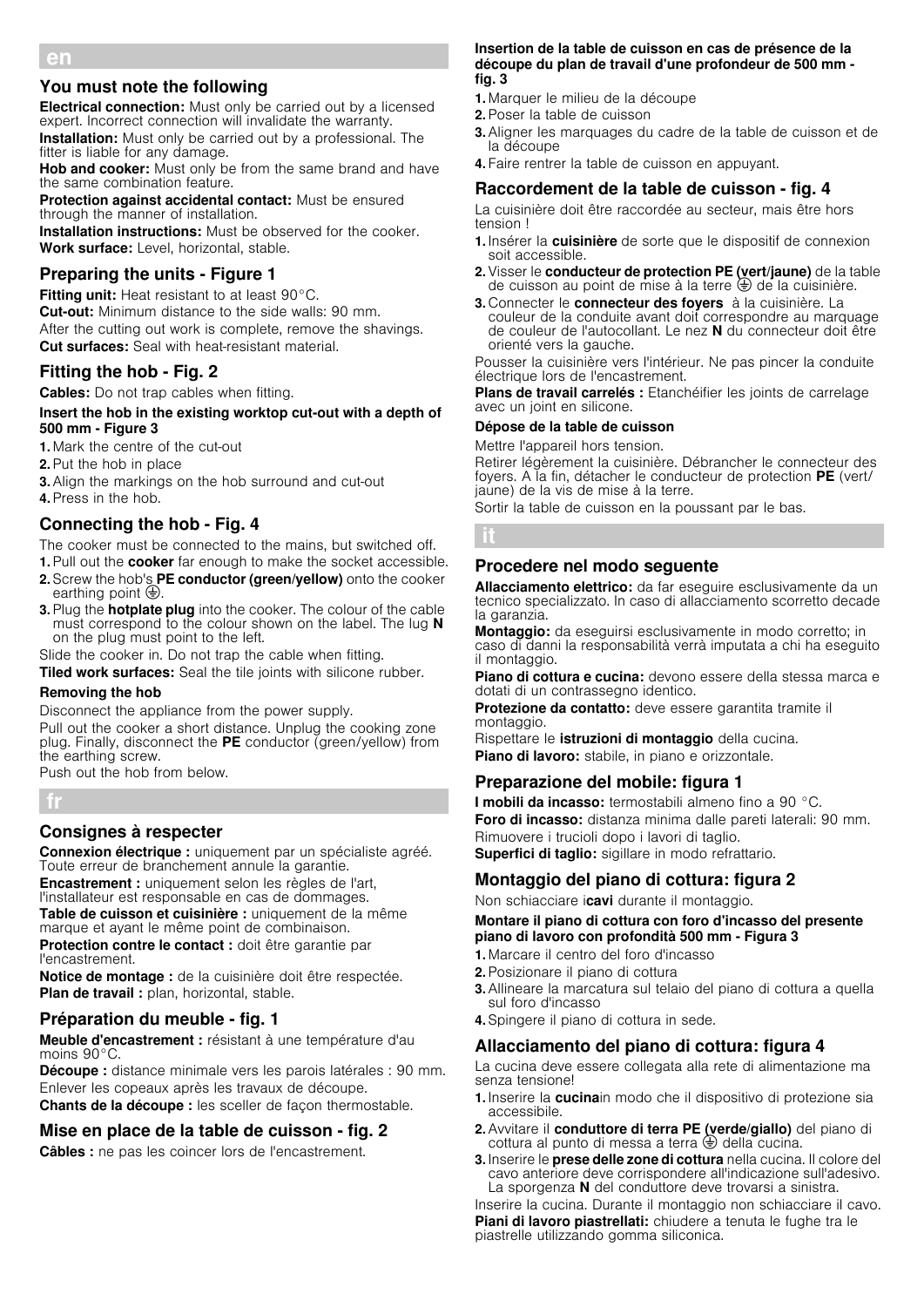#### Smontaggio del piano di cottura

Scollegare l'apparecchio dalla rete elettrica Estrarre leggermente la cucina. Scollegare le prese delle zone di cottura. Infine scollegare il conduttore di terra PE (verdegiallo) dal morsetto di terra.

Estrarre il piano di cottura spingendolo dal basso.

#### nl

## Hierop dient u te letten

Elektrische aansluiting: alleen door een erkend vakman. In geval van een verkeerde aansluiting komt de garantie te vervallen.

Inbouw: alleen op deskundige wijze, bij schade is de monteur aansprakelijk.

Kookplaat en fornuis: alleen van hetzelfde merk en met hetzelfde combinatiepunt.

Bescherming tegen aanraking: dient door de inbouw te zijn gewaarborgd.

Installatievoorschrift van het fornuis in acht nemen. Werkblad: vlak, waterpas en stabiel.

## Meubel voorbereiden - Afbeelding 1

Inbouwmeubel: tenminste bestand tegen een temperatuur van  $90^{\circ}$ C.

Uitsnijding: minimale afstand tot de zijwanden: 90 mm. Na uitsnijwerkzaamheden de spaanders verwijderen. Snijvlakken: hittebestendig afdichten.

## Kookplaat inbrengen - Afbeelding 2

Kabels: bij het inbouwen niet afklemmen.

#### Kookplaat inbrengen bij een werkplaatuitsnijding van 500mm diepte - Afbeelding 3

- 1. Het midden van de uitsnijding markeren
- 2.Kookplaat plaatsen
- 3. Markeringen kookplaatomliisting en uitsnijding uitlijnen
- 4.Kookplaat indrukken.

## Kookplaat aansluiten - Afbeelding 4

Het fornuis dient op het net aangesloten maar spanningsloos te zijn!

- 1. Fornuis zo plaatsen dat het stopcontact toegankelijk is.
- 2. Aardleiding PE (groen/geel) van de kookplaat op het aardingspunt  $\bigoplus$  van het fornuis vastschroeven.
- 3. Stekker van de kookzone in het fornuis steken. De kleur van de kabel aan de voorkant moet overeenkomen met de kleuraanduiding van de sticker. De voorkant N van de stekker moet naar links wijzen.

Fornuis inschuiven. De kabel bij het inbouwen niet afklemmen. Betegelde werkbladen: de tegelvoegen afdichten met siliconenrubber.

## Kookplaat demonteren

Het apparaat spanningsloos maken.

Het fornuis iets naar buiten trekken. De stekker van de kookzone losmaken.Tenslotte de leiding met randaarde PE (groe/geel) losmaken van de aardingsschroef. Kookplaat van onderuit naar buiten drukken.

## da

## Overhold følgende anvisninger:

Elektrisk tilslutning: Må kun foretages af en autoriseret elektriker. Ved forkert tilslutning bortfalder garantiens gyldighed. Montage: Skal udføres fagligt korrekt, ved evt. skader hæfter montøren.

Kogesektion og komfur: Skal være af samme mærke og have samme kombinationspunkt.

Berøringsbeskyttelse: Skal være sikret via montagen. Komfurets monteringsvejledning: Skal overholdes. Bordplade: Plan, vandret, stabil.

## Forberedelse af køkkenelement - figur 1

Køkkenelementer til indbygning: Som minimum temperaturbestandige til 90ºC.

Udskæring: Mindste afstand til sidevægge: 90mm. Fjern alle spåner, når udskæringen er færdig.

Snitflader: Skal forsynes med varmebestandig forsegling.

## Placering af kogesektion - figur 2

Ledninger: Pas på, at de ikke kommer i klemme ved monteringen.

#### Isætning af kogesektion i en færdig udskæring i en bordplade med en tykkelse på 500 mm - figur 3

- 1. Marker midten af udskæringen
- 2.Sæt kogesektion i udskæringen
- 3. Indjuster markeringerne på udskæringen og på kogesektionens ramme
- 4. Tryk kogesektionen på plads.

#### Tilslutning af kogesektion - figur 4

Komfuret skal være forbundet med strømforsyningen, men skal være uden spænding!

- 1. Sæt komfuret så vidt på plads, at stikanordningen er tilgængelig.
- 2. Skru kogesektionens beskyttelsesledning PE (grøn/gul) fast til jordforbindelsen  $\oplus$  på komfuret.
- 3. Sæt stikket til kogezonerne ind i stikket på komfuret. Farven på den forreste ledning skal svare til farvemarkeringen på mærkaten. Stikkets næse N skal vende mod venstre.

Skyd komfuret ind på plads. Sørg for, at ledningen ikke kommer i klemme ved monteringen.

Bordplader med fliser: Tæt fugerne med silikonegummi.

#### Demontere kogesektion

Apparatet skal gøres spændingsløst. Træk komfuret lidt ud. Træk stikket til kogezonerne ud. Frigør jordledningen PE (grøn/gul) fra jordtilslutningsskruen.

Tryk kogesektionen op nedefra.

## pt

## Indicações a respeitar

Ligação eléctrica: deve ser efectuada apenas por um especialista. Uma ligação errada anula a garantia.

Montagem: conforme especificado, em caso de danos, a responsabilidade será do instalador.

Placa de cozinhar e fogão: apenas da mesma marca e com o mesmo ponto de combinação.

Protecção contra contacto acidental: tem de ser garantida na montagem.

Instruções de montagem do fogão: respeitar.

Bancada: plana, horizontal, robusta.

## Preparar o móvel - figura 1

Móvel de montagem: resistência mínima a temperaturas até 90°C.

Abertura recortada: distância mínima às paredes laterais:: 90 mm.

Depois de proceder aos trabalhos de recorte, remova as aparas.

Superfícies cortadas: sele-as de modo a que resistam a temperaturas elevadas.

## Inserir a placa de cozinhar - figura 2

Cabos: não entale os cabos durante a montagem.

Colocar a placa de cozinhar num recorte existente da bancada de trabalho com 500 mm de profundidade - Bild 3

- 1. Marcar o meio do recorte
- 2. Colocar a placa de cozinhar
- 3.Alinhar as marcações, a moldura da placa de cozinhar e o recorte
- 4.Pressione a placa de cozinhar para dentro.

## Ligar a placa de cozinhar - figura 4

O fogão deve estar ligado à rede, mas sem alimentação de corrente!

- 1. Encastre o fogão de modo que o dispositivo de encaixe fique acessível.
- 2.Aparafuse o condutor de protecção PE (verde/amarelo) da placa de cozinhar à ligação à terra  $\bigoplus$  do fogão.
- 3. Insira a ficha da placa de cozinhar no fogão. A cor do cabo da frente deve corresponder à marcação de cor do autocolante. O bico N da ficha tem de ficar virado para a esquerda.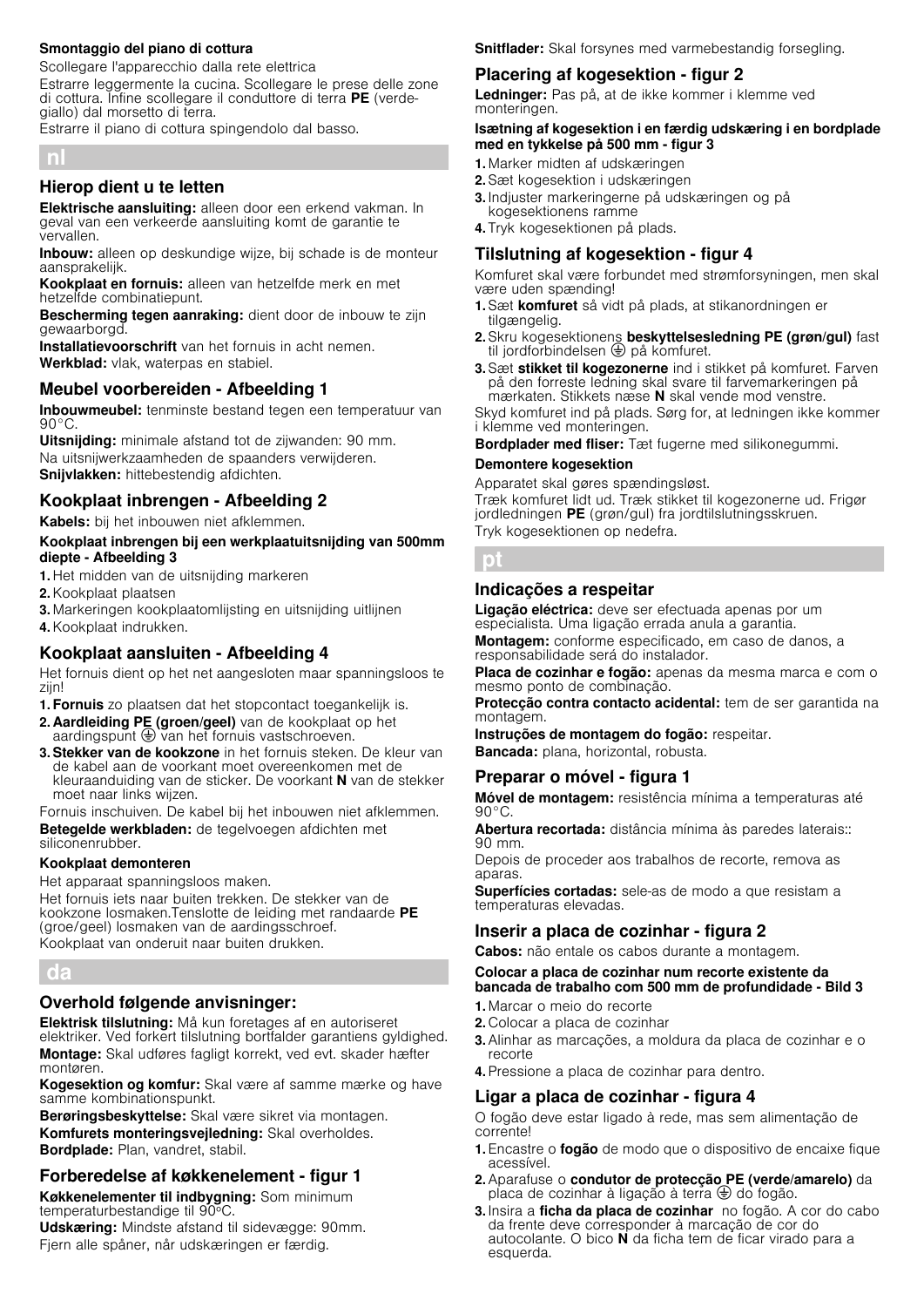Encaixe o fogão. Não entale o cabo aquando da montagem. Bancadas ladrilhadas: vede as juntas dos ladrilhos com borracha de silicone.

#### Desmontar a placa de cozinhar

Desligue o aparelho da corrente

Puxe o fogão ligeiramente para fora. Retire a ficha da placa de cozinhar. Por último, desligue o condutor de proteção PE (verde/amarelo) do parafuso de terra.

Retire a placa de cozinhar, pressionando por baixo.

#### Lo que se debe tener en cuenta

Conexión eléctrica: sólo a cargo de un técnico especialista autorizado. Si se hace una conexión incorrecta, la garantía no tendrá validez.

Montaje: conforme a las reglas profesionales; en caso de daños, el responsable será el montador.

Placa de cocción y cocina: deben ser de la misma marca y tener el mismo punto de combinación.

Protección contra contacto accidental: debe garantizarse mediante el montaje.

Instrucciones de montaje: observar las de la cocina. Encimera: plana, horizontal, estable.

## Preparación de los muebles - Figura 1

Muebles empotrados: resistentes a una temperatura de 90°C como mínimo.

Hueco: distancia mínima a las paredes laterales: 90 mm. Retirar las virutas después de los trabajos de corte. Superficies de corte: sellar con material resistente al calor.

## Conexión de la placa de cocción - Figura 2

Cables: no aprisionarlos durante el montaje.

#### Colocar la placa de cocción en el hueco disponible de la encimera con una profundidad de 500 mm - Figura 3

- 1. Marcar el centro del hueco
- 2. Colocar la placa de cocción
- 3.Alinear las marcas de los marcos de la placa de cocción con el hueco
- 4. Insertar la placa de cocción

## Conexión de la placa de cocción - Figura 4

La cocina debe conectarse a la red pero sin tensión.

- 1. Colocar la cocina con una separación que permita el acceso al enchufe.
- 2. Atornillar la toma de tierra PE (color verde/amarillo) de la placa de cocción al punto de puesta a tierra de la  $\bigoplus$ cocina.
- 3. Conectar el enchufe de la zona de cocción a la cocina. El color del cable delantero debe coincidir con la identificación cromática de la pegatina. El saliente N del conector debe apuntar hacia la izquierda.

Introducir la cocina. No aprisionar el cable al realizar el montaje. Encimeras alicatadas: sellar las juntas entre los azulejos con caucho de silicona.

#### Desmontar la placa de cocción

Desconectar el aparato de la corriente.

Sacar un poco la cocina. Desenchufar el conector de la zona de cocción. Por último, soltar la toma a tierra PE (color verde/ amarillo) del tornillo de puesta a tierra.

Extraer la placa de cocción empujando desde abajo.

el

#### Αυτό πρέπει να προσέξετε

Ηλεκτρική σύνδεση: Μόνο από έναν αδειούχο ηλεκτρολόγο. Σε περίπτωση εσφαλμένης σύνδεσης παύει να ισχύει η εγγύηση. Τοποθέτηση: Μόνο εξειδικευμένη εγκατάσταση, σε περίπτωση ζημιών την ευθύνη φέρει ο εγκαταστάτης.

Βάση εστιών και κουζίνα: Μόνο της ίδιας μάρκας και με ίδιο σημείο συνδυασμού.

Προστασία επαφής: Η προστασία επαφής πρέπει να εξασφαλίζεται με την τοποθέτηση.

Οδηγίες εγκατάστασης: Προσέξτε τις οδηγίες εγκατάστασης της κουζίνας.

Πάγκος εργασίας: Επίπεδος, οριζόντιος, σταθερός.

## Προετοιμασία του ντουλαπιού - Εικ. 1

Εντοιχιζόμενα ντουλάπια: Ανθεκτικά στη θερμοκρασία το λιγότερο μέχρι 90°C.

Άνοιγμα: Ελάχιστη απόσταση από τα πλαϊνά τοιχώματα: 90 mm. Μετά τις εργασίες κοπής των ανοιγμάτων απομακρύνετε τα απόβλητα (πριονίδια, γρέζια).

Επιφάνειες τομής: Σφραγίστε τις μ' ένα στεγανοποιητικό υλικό ανθεκτικό στη θερμότητα.

## Τοποθέτηση της βάσης εστιών - Εικ. 2

Καλώδια: Μη μαγκώσετε τα καλώδια κατά την τοποθέτηση.

#### Τοποθετήστε τη βάση εστιών σε ένα υφιστάμενο άνοιγμα πάγκου εργασίας με 500 mm βάθος - Εικ. 3

- 1. Σημαδέψτε το κέντρο του ανοίγματος
- 2. Τοποθετήστε τη βάση εστιών
- 3. Ευθυγραμμίστε τα μαρκαρίσματα στο πλαίσιο της βάσης εστιών και στο άνοιγμα
- 4. Πιέστε μέσα τη βάση εστιών.

## Σύνδεση της βάσης εστιών - Εικ. 4

Η κουζίνα πρέπει να είναι συνδεδεμένη στο ηλεκτρικό δίκτυο, αλλά να βρίσκεται εκτός τάσης!

- 1. Τοποθετήστε την κουζίνα έτσι, ώστε η διάταξη σύνδεσης να είναι προσιτή.
- 2.Βιδώστε τον αγωγό προστασίας (γείωση) PE (πράσινο/κίτρινο) της βάσης των εστιών στο σημείο γείωσης  $\oplus$  της ηλεκτρικής κουζίνας.
- 3. Συνδέστε το ρευματολήπτη (φις) της εστίας μαγειρέματος στην κουζίνα. Το χρώμα του μπροστινού καλωδίου πρέπει να ταυτίζεται με το χαρακτηριστικό χρώμα του αυτοκόλλητου. Η μύτη N του φις πρέπει να δείχνει προς τα αριστερά.

Σπρώξτε την κουζίνα στη θέση της. Μη μαγκώσετε το καλώδιο κατά την τοποθέτηση.

Πάγκοι εργασίας επενδυμένοι με πλακίδια: Στεγανοποιήστε τους αρμούς των πλακιδίων με καουτσούκ σιλικόνης.

#### Αφαίρεση της βάσης εστιών

Θέστε τη συσκευή εκτός τάσης.

Τραβήξτε λίγο την κουζίνα προς τα έξω. Αποσυνδέστε το ρευματολήπτη (φις) των εστιών μαγειρέματος. Τελευταία λύστε τον αγωγό προστασίας (γείωση) PE (πράσινο/κίτρινο) από τη βίδα γείωσης.

Σπρώξτε από κάτω τη βάση εστιών προς τα έξω.

no

## Dette må du være oppmerksom på

Elektrisk tilkobling: skal bare utføres av en autorisert fagperson. Garantien bortfaller ved feil i tilkoblingen. Innbygging: skal utføres fagmessig. Montøren holdes til ansvar for eventuelle skader.

Kokesone og komfyr: må være av samme merke og ha samme kombinasjonspunkt.

Berøringsbeskyttelse: monteringen må ikke gå ut over berøringsbeskyttelsen.

Monteringsanvisningen: for komfyren må følges.

Arbeidsplate: jevn, vannrett, stabil.

## Klargjøring av kjøkkenelementene – figur 1

Innbyggingselementer: må tåle temperaturer på minst 90 °C. Utskjæring: minsteavstand til sideveggene: 90 mm. Fjern spon etter utskjæringsarbeider. Snittflater: må gjøres varmebestandige.

#### Innsetting av kokesonen – figur 2

Ledningene: må ikke komme i klem under monteringen.

#### Sette inn kokesone ved eksisterende arbeidsplateutskjæring med 500 mm dybde – bilde 3

- 1. Merk av midten på utskjæringen
- 2.Sett på kokesonen
- 3. Juster merkene på kokesonerammen og utskjæringen til hverandre
- 4. Trykk på plass kokesonen.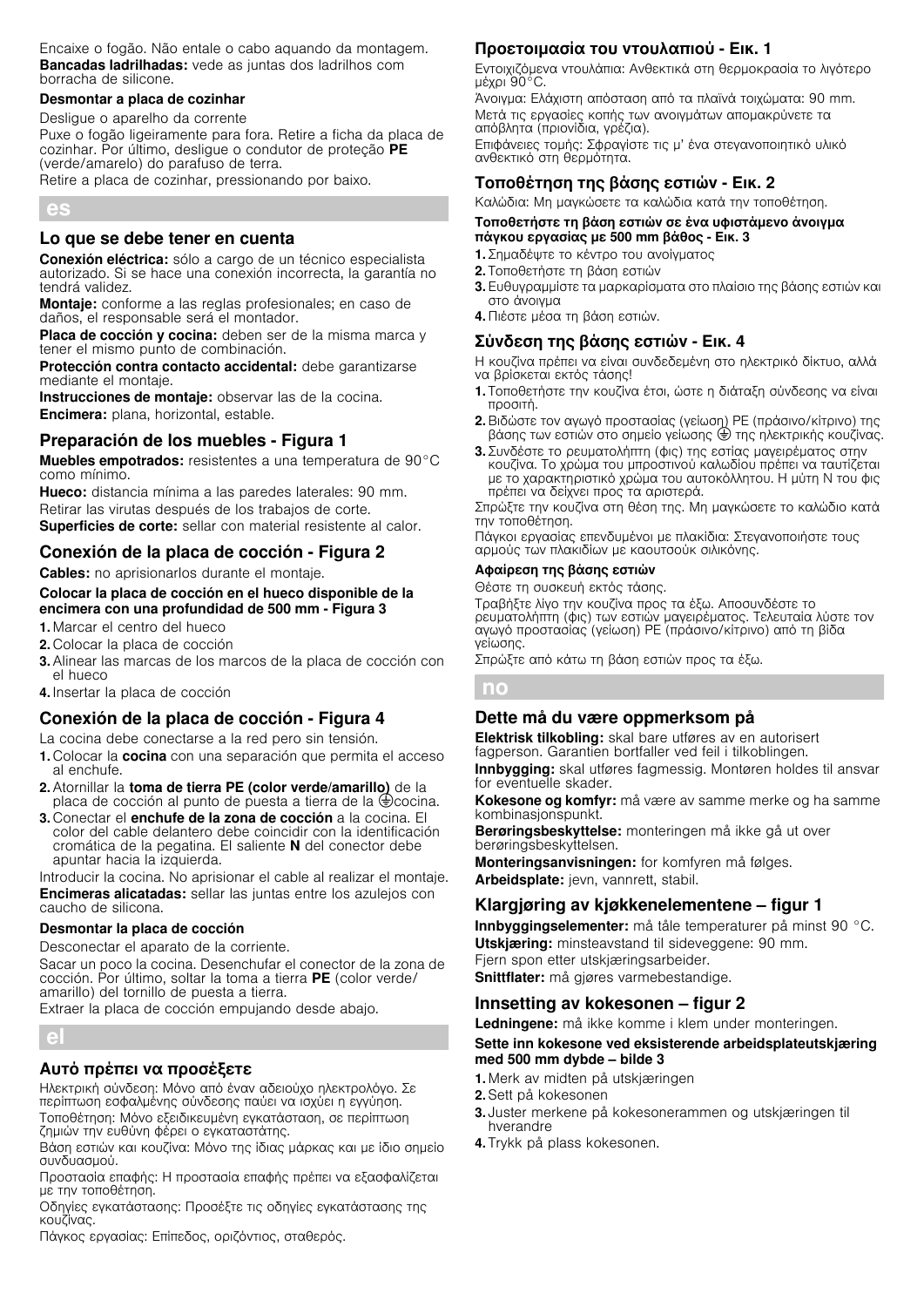# Tilkobling av kokesonen – figur 4

Komfyren må være koblet til strømnettet, men skal være spenningsløs.

- 1. Komfyren må settes så langt inn at støpselet er tilgjengelig. 2. Skru først kokesonens jordledning PE (grønn/gul) til
- jordingspunktet  $\oplus$  på komfyren.
- 3. Koble støpselet til kokesonen til komfyren. Fargen på den fremre ledningen må stemme overens med fargemerkingen på etiketten. Tappen N på støpselet må peke mot venstre. Skyv komfyren på plass. Ledningen må ikke komme i klem under monteringen.

Flislagte arbeidsplater: Flisefugene må tettes med silikonmasse.

#### Demontering av kokesonen

Apparatet må gjøres spenningsløst.

Trekk komfyren litt ut. Trekk ut støpselet til kokesonen. Løsne til slutt jordledningen PE (grønn/gul) fra jordingsskruen. Trykk ut kokesonen fra undersiden.

# sv

## Viktigt!

Elanslutning: kräver behörig elektriker. Garantin gäller inte vid felanslutning.

Inbyggnad: ska vara rätt gjord, installatören ansvarar för skador.

Häll och spis: använd samma märke och samma inkopplingsställe.

Petskydd: inbyggnaden ska ge fullgott petskydd. Monteringsanvisning: följ spisens monteringsanvisning. Arbetsbänk: plan, vågrät, stabil.

## Förberedelse av möbel - bild 1

Inbyggnadsmöbel: ska tåla minst 90°C. Urtag: minimiavstånd till sidoväggar 90 mm. Ta bort sågspånen när du gjort urtag. Snittytor: värmebeständig försegling.

## Sätta i hällen - bild 2

Sladdar: kläm dem inte vid installationen.

## Inbyggnad av spishäll i befintligt, 500 mm djupt urtag - Bild 3

1. Markera mitten av urtaget

- 2.Sätta i hällen
- 3.Passa in hällinfattningen i urtaget
- 4.Snäpp fast hällen.

## Ansluta hällen - bild 4

Spisen ska vara elansluten, men spänningslös!

1. Sätt in spisen så pass mycket att du kommer åt

- anslutningarna. 2.Skruva fast hällens skyddsjord PE (grön/gul) i spisens jordpunkt $\bigoplus$ .
- 3. Sätt i hällkontakten i spisen. Färgen på den främre ledaren ska matcha färgmärkningen på dekalen. Kontaktklacken N ska peka åt vänster.

Skjut in spisen. Se till så att du inte klämmer sladden vid installationen.

Kaklade arbetsbänkar: isolera kakelfogarna med silikongummi. Demontering av häll

## Koppla ur strömmen till enheten.

Dra ut hällen något. Dra ur kokzonens kontakt. Lossa därefter skyddsledaren PE (grön/gul) från jordningsskruven. Tryck upp hällen underifrån.

fi

## Ota seuraavat seikat huomioon

Sähköliitäntä: teetä vain valtuutetulla asentajalla. Jos liitäntä on virheellinen, takuu raukeaa.

Asennus: vain ammattimainen, vaurioista vastaa asentaja. Keittotaso ja liesi: vain samanmerkkinen ja samanlaisella liitäntäpisteellä.

Kosketusjännitesuojaus: on taattava asennuksella. Asennusohje: lieden asennusohjetta on noudatettava. Työtaso: tasainen, vaakatasossa oleva, vakaa.

## Kalusteen valmistelu - kuva 1

Kaluste: kestettävä vähintään 90 °C lämpötilaa. Aukko: minimietäisyys sivuseiniin: 90 mm. Poista lastut aukon tekemisen jälkeen. Aukon reunat: käsittele kuumuutta kestäviksi.

## Keittotason asentaminen - kuva 2.

Johdot: varmista, että johdot eivät joudu asennettaessa puristuksiin.

#### Keittotason asettaminen paikalleen, kun valmis työtason leikkaus 500 mm syvä - kuva 3

- 1. Merkitse leikkauksen keskikohta
- 2.Aseta keittotaso paikalleen
- 3.Kohdista keittotason kehyksen ja leikkauksen merkinnät
- 4.Paina keittotaso sisään.

## Keittotason liittäminen - kuva 4

Lieden pitää olla liitetty sähköverkkoon, mutta sen pitää olla jännitteetön!

- 1. Asenna liesi niin pitkälle paikalleen, että pistoke ja pistorasia ovat käsillä.
- 2. Ruuvaa keittotason suojajohdin (PE) (vihreä/keltainen) kiinni lieden maadoituspisteeseen  $\oplus$
- 3. Kytke lieden keittoaluepistoke. Etummaisen johdon värin pitää olla yhteneväinen tarran väritunnuksen kanssa. Pistokkeen nokan N pitää näyttää vasemmalle.
- Työnnä liesi paikalleen. Varmista, että johto ei joudu asennettaessa puristuksiin.

Laattapintaiset työtasot: tiivistä laattasaumat silikonilla.

#### Keittotason irrottaminen

Poista laitteesta jännite. Vedä liettä vähän ulos. Irrota keittotasopistoke. Irrota lopuksi suojajohdin PE (vihreä/keltainen) maadoitusruuvista. Paina keittotaso alhaalta päin pois paikaltaan.

ru

## На что следует обратить внимание

Подключение к электросети должно осуществляться только уполномоченным специалистом. В случае неправильного подключения гарантия теряет свою силу.

Необходимо обеспечить квалифицированный монтаж, ответственность за повреждения несёт сборщик.

Варочная панель и плита должны быть только одной марки и только с точками соединения одного типа.

При установке следует обеспечить защиту от прикосновений. Соблюдайте указания инструкции по монтажу плиты.

Столешница должна быть ровная и установлена устойчиво и строго горизонтально.

## Подготовка мебели — рис. 1

Мебель для встраивания: термоустойчивость должна быть минимум 90 °C.

Вырез: минимальное расстояние до боковых стенок: 90 мм. После выполнения вырезов следует удалить опилки. Стыки: загерметизировать термостойким герметиком.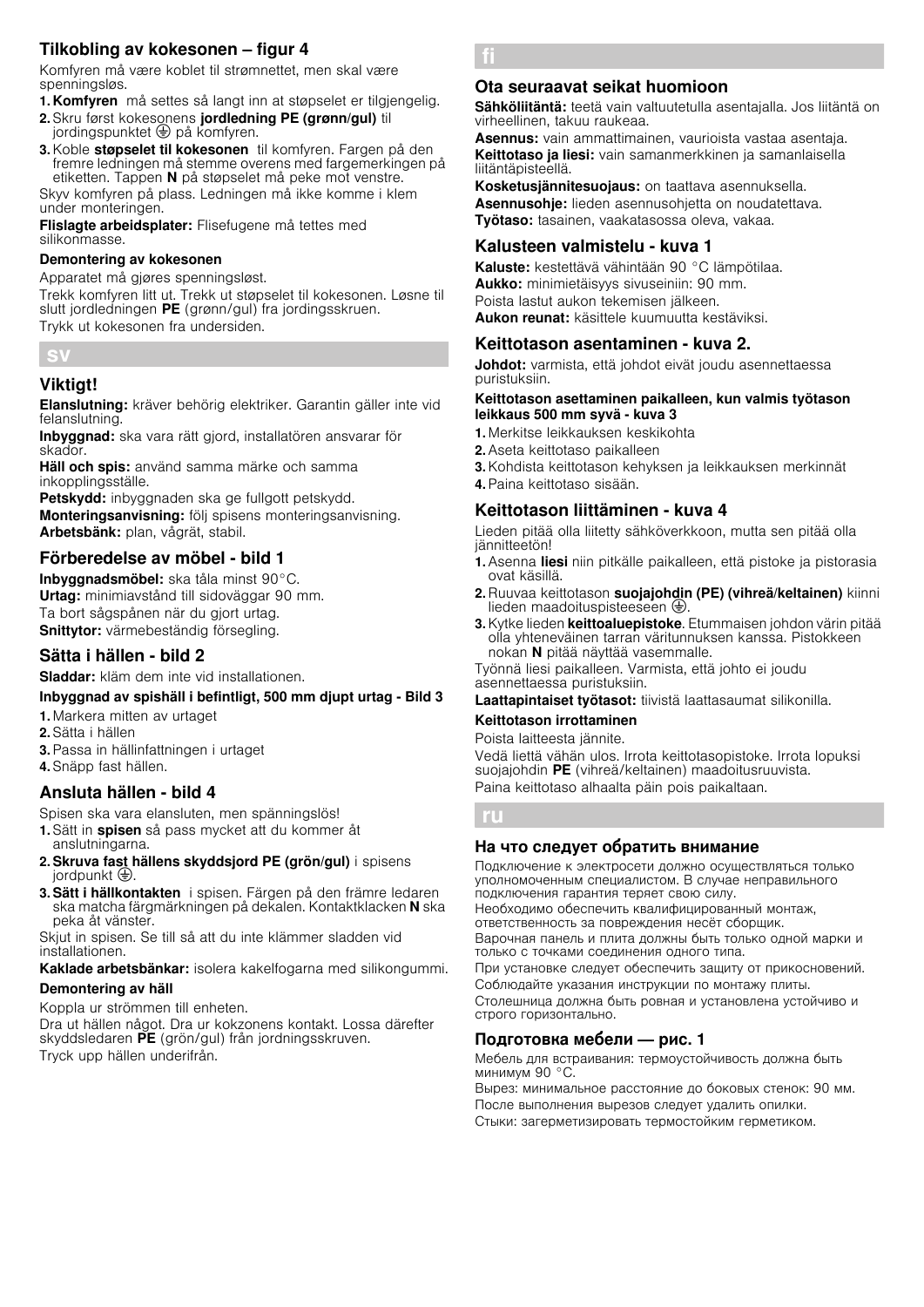## Установка варочной панели - рис. 2

Провода: при установке не допускать защемления.

#### Установка варочной панели при вырезе в столешнице с глубиной 500 мм (рис. 3)

- 1. Отметьте центр выреза.
- 2. Установите варочную панель.
- 3. Совместите маркировки на раме варочной панели и вырез.
- 4. Прижмите варочную панель.

#### Подключение варочной панели - рис. 4

Подсоедините плиту к сети, но не включайте!

- 1. Установите плиту таким образом, чтобы оставался доступ к блоку подключения.
- 2. Подсоедините заземляющий провод варочной панели (PE, жёлто-зелёный) к заземлению  $\bigoplus$  плиты.
- 3. Подсоедините провода конфорок к разъёмам плиты. Цвет переднего провода должен совпадать <sup>с</sup> цветом наклейки. Выступ N должен быть направлен влево.

Задвиньте плиту. При установке не допускайте защемления проводов.

Столешницы с покрытием плиткой: загерметизируйте швы плитки силиконовым герметиком.

#### Демонтаж варочной панели

выключите прибор.

Немного выдвиньте плиту. Отсоедините вилку варочной панели.<br>В конце отсоедините защитный провод PE (желто-зеленый) от заземляющего винта.

Выдавите варочную панель снизу.

cs

## Je nutné dodržet tyto pokyny

Elektrické připojení: Smí provádět pouze koncesovaný odborník. V případě nesprávného připojení zaniká nárok na záruku.

Vestavba: Pouze odborným způsobem, za případná poškození odpovídá montážní firma.

Varná deska a sporák: pouze stejné značky a se stejným kombinačním bodem.

Ochrana proti dotyku: Musí být zajištěna vestavbou. Montážní návod: Dodržujte možní návod pro sporák. Pracovní deska: rovná, vodorovná a stabilní.

## Příprava nábytku - obrázek 1

Vestavný nábytek-: odolný minimálně vůči teplotě 90 °C. Výřez: minimální vzdálenost od postranních stěn: 90 mm. Po vyřezávání odstraňte piliny.

Řezné plochy: Opatřete žáruvzdornou vrstvou.

## Zasazení varné desky - obrázek 2

Kabely: Nesmí se při montáži přiskřípnout.

Instalace varné desky do stávajícího výřezu v pracovní desce o hloubce 500 mm - obrázek 3

- 1.Vyznačte střed výřezu.
- 2. Nasaďte varnou desku.
- 3.Vyrovnejte značky na rámu varné desky a u výřezu.
- 4.Varnou desku zatlačte.

## Připojení varné desky - obrázek 4

Sporák musí být připojený k elektrické síti, ale musí být bez napětí!

- 1. Sporák zasuňte tak, aby bylo přístupné místo propojení.
- 2. Ochranný vodič PE (zeleno-žlutý) varné desky přišroubujte k uzemnění  $\oplus$  sporáku.
- 3. Zástrčky varných zón připojte ke sporáku. Barva předního kabelu musí souhlasit s barevným označením na nálepce. Nos N zástrčky musí směřovat doleva.

Sporák zasuňte. Kabel se při montáži nesmí uskřípnout. Pracovní desky obložené dlaždicemi: Spáry utěsněte silikonovým tmelem.

## Demontáž varné desky

pl

Spotřebič odpojte od sítě. Sporák mírně povytáhněte. Odpojte zástrčky vodičů varných zón. Nakonec uvolněte ochranný vodič PE (zeleno-žlutý) z uzemňovacího šroubu. Varnou desku zespodu vytlačte.

# To należy uwzględnić

Podłączenie do sieci elektrycznej: wyłącznie przez specjalistę z odpowiednimi uprawnieniami. Niewłaściwe podłączenie powoduje wygaśnięcie gwarancji.

Montaż: prawidłowy i zgodny z zaleceniami, za powstałe szkody odpowiada monter.

Płyta grzejna i kuchenka: wyłącznie tej samej marki i z identycznym punktem kombinacji.

Ochrona przed niezamierzonym dotknięciem: musi być zapewniona przez montaż.

Instrukcja montażu: przestrzegać instrukcji montażu kuchenki. Blat roboczy: równy, poziomy, stabilny.

## Przygotowanie mebli - rys. 1

Meble do zabudowy: odporne na działanie temperatury co najmniej 90°C.

Wyciecie: minimalna odległość do ścianek bocznych: 90 mm. Po dokonaniu wycięć usunąć wióry.

Krawędzie cięcia: zabezpieczyć środkiem żaroodpornym.

## Montaż płyty grzejnej - rys. 2

Przewody: uważać, aby podczas montażu nie przyciąć przewodów.

#### Montaż płyty grzejnej w wycięciu blatu roboczego o grubości 500 mm - rys. 3

1. Zaznaczyć środek wycięcia.

- 2. Nałożyć płytę grzejną.
- 3. Dopasować oznaczenia na ramie płyty grzejnej i na wycięciu.
- 4. Wcisnąć płyte grzejną.

## Podłączanie płyty grzejnej - rys. 4

Kuchenka musi być podłączona do sieci, ale mieć wyłączone napięcie!

- 1. Kuchenkę zamontować w taki sposób, aby wtyczka była dostępna.
- 2. Przewód uziemiający PE (zielono-żółty) płyty grzejnej przymocować śrubą do miejsca uziemienia ⊕ kuchenki.
- 3. Podłączyć do kuchenki wtyczkę pól grzejnych. Kolor przedniego przewodu musi zgadzać się z oznaczeniem koloru na naklejce. Nosek N wtyczki musi być zwrócony w lewą stronę.

Wsunąć kuchenkę. Uważać, aby podczas montażu nie przyciąć przewodu.

Blaty robocze wyłożone płytkami: uszczelnić fugi kauczukiem silikonowym.

#### Demontaż płyty grzejnej

Wyłączyć zasilanie urządzenia.

Wysunąć nieco piekarnik. Wyciągnąć wtyczkę pól grzejnych. Następnie odłączyć przewód uziemiający PE (zielono-żółty) od śruby uziemienia.

Wypchnąć płytę grzejną od dołu.